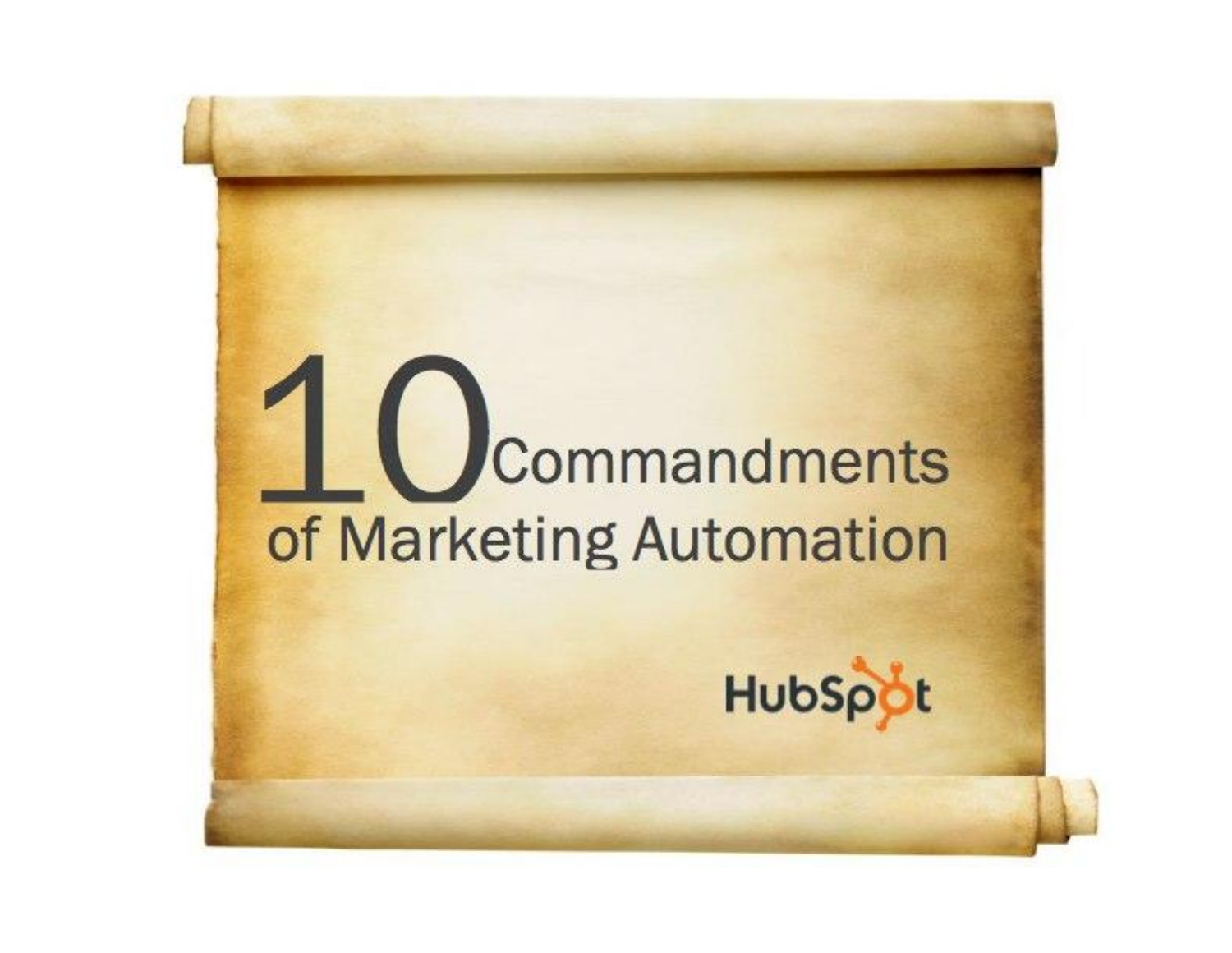# TABLE OF CONTENTS

| Part 1: What's Wrong with Marketing Automation Today | $\overline{3}$ |
|------------------------------------------------------|----------------|
|                                                      | -5.            |
|                                                      |                |
|                                                      | $\mathbf{Q}$   |

| Part 2: 10 Commandments Marketing Automation | <b>10</b> |
|----------------------------------------------|-----------|
|                                              | 16        |

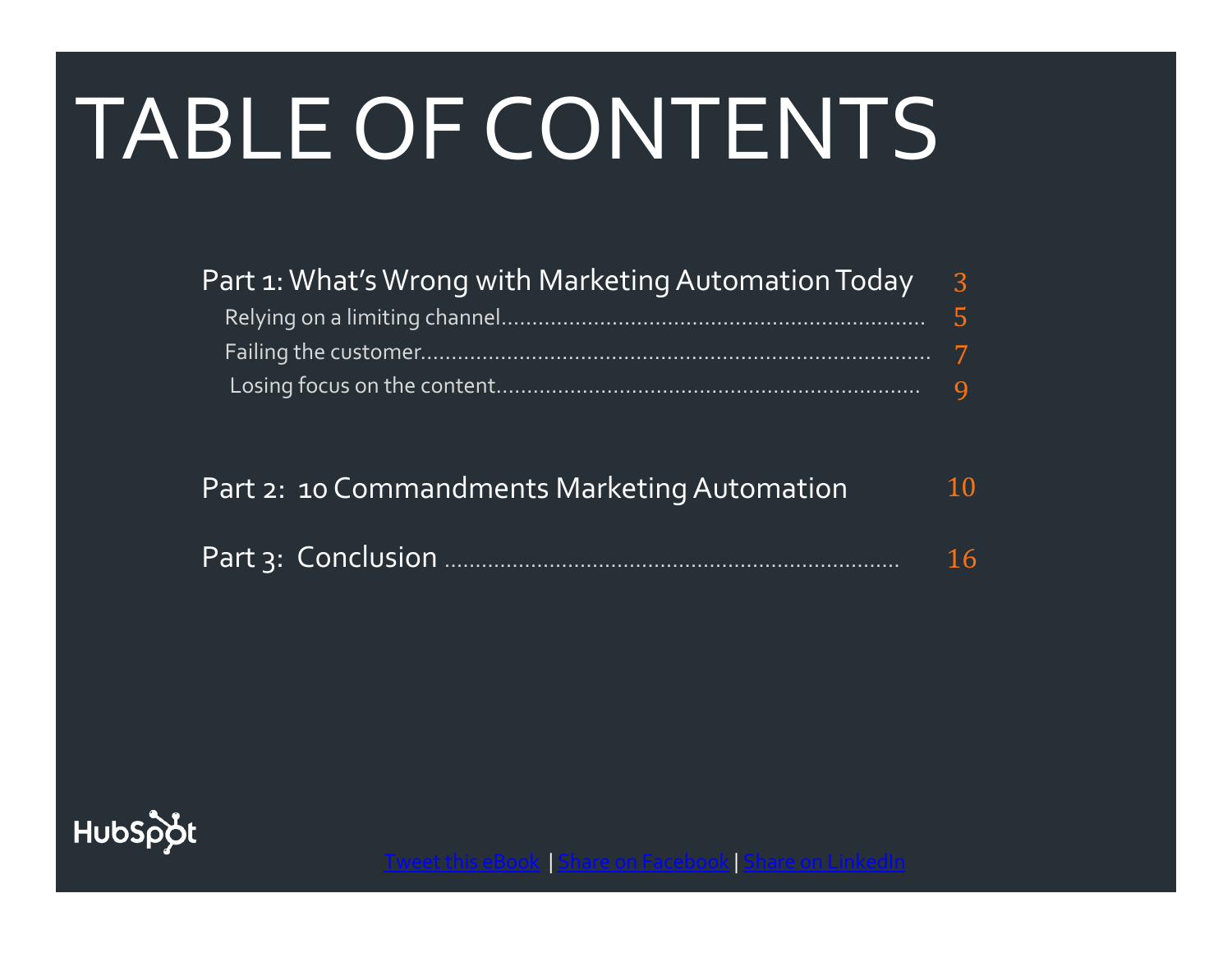# Part 1: The problem with Marketing Automation today

According to a 2011 Raab Associates Inc. study, the B2B marketing automation industry will reach \$325 million in revenue in 2011. This represents a more than 50% increase over the previous year, which had also doubled in revenue from the year before.

But the question remains: is it working?



3 [Tweet this eBook](https://twitter.com/intent/tweet?text=Learn+why+marketing+automation+is+failing.+Download+@HubSpot) | [Share on Facebook](http://www.facebook.com/share.php?u=http://www.hubspot.com/marketing-automation-commandments/?source=BlogFB) <sup>|</sup> [Share on Linkedin](http://www.linkedin.com/shareArticle?mini=true&url=http://www.hubspot.com/marketing-automation-commandments/)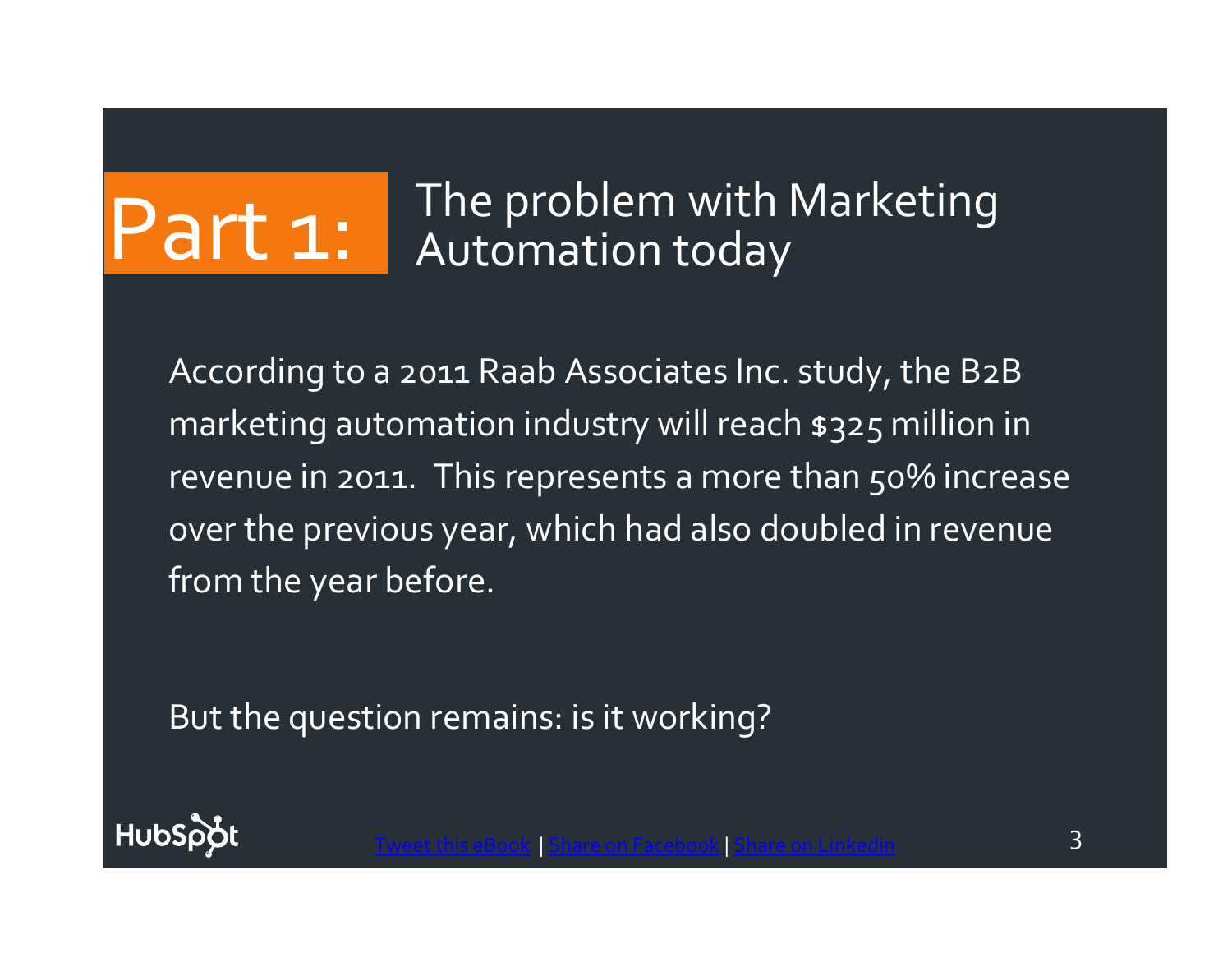We are all seeking a way to scale personal attention. The great promise of marketing automation has always been that it enables you to trigger messages based on a visitor's actions on your site, ideally sending messages when they are most relevant, rather than spam. The promise of marketing automation has contributed to it having the fastest growth of any CRM-related segment in the last five years (Focus Research). But despite its rapid growth, Marketing Automation has not yet achieved that goal.

In fact, in a 2011 Genius survey, **more than 50% of respondents said they had not yet realized the value of their investment in marketing automation**. True to its name, it remains a largely robotic function, only reflecting a fraction of the customer's interests and preferences. If marketing automation tools are to remain useful they need to place the customers – their needs and best interests – at the heart of their strategies.

Simplified Diagram of a Marketing Automation Campaign



A basic campaign is triggered by an action a visitor takes, like filling out a form or downloading a piece of content.

A series of emails are then kicked off that ideally reflect the action taken and should result in relevant, useful content being delivered at a reasonable pace over time.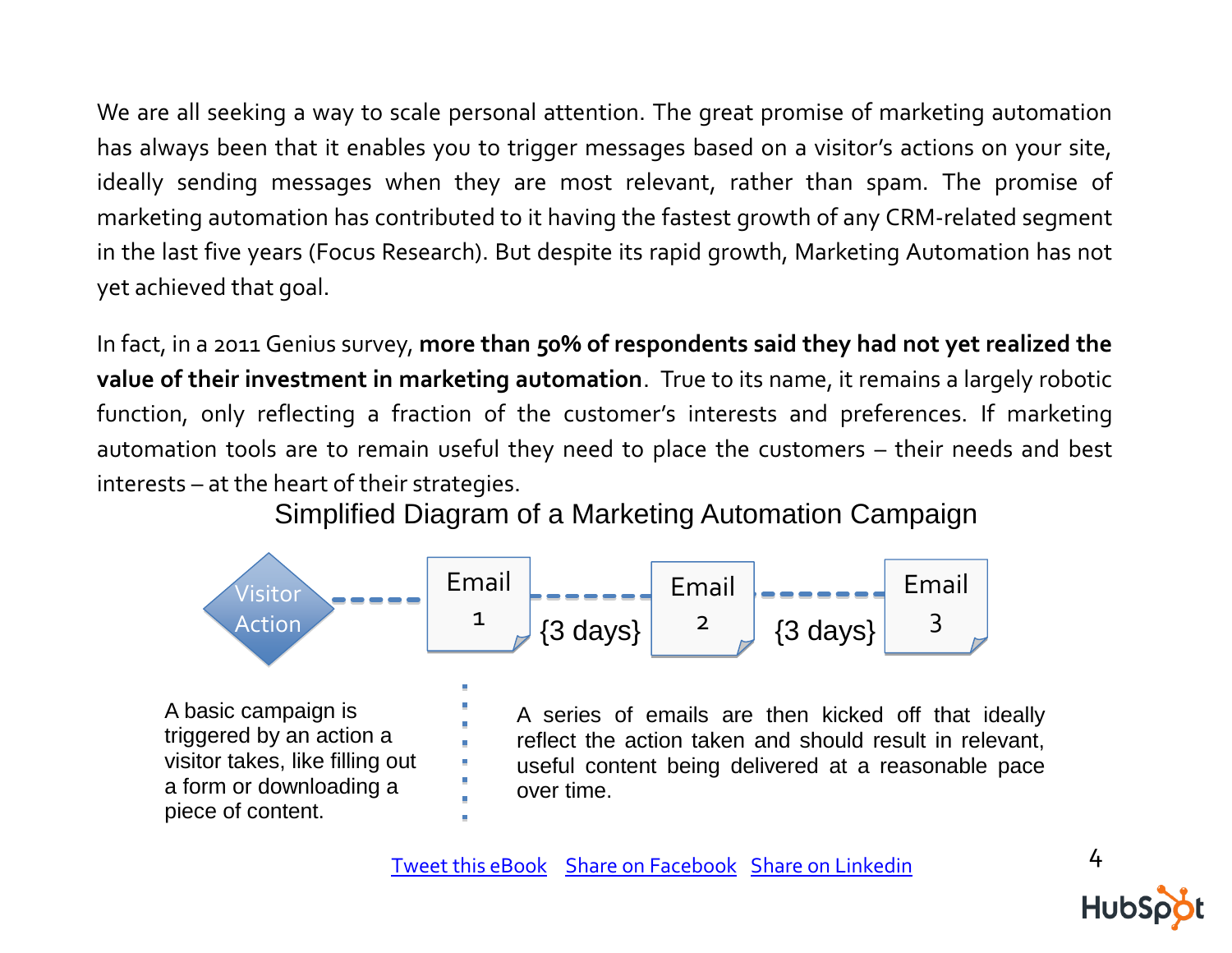# Relying on a limiting channel

**Marketing automation doesn't add to your email lists**

Each year there is a natural decay that happens in marketing email lists that reduces the effectiveness of email marketing as an influencer. In B2B marketing on average after 1 year, lists only retain 75% of their members due to overturn at companies. Marketing lists have a tendency to expire at a rate of 25% a year. Any email tool which relies too heavily on the quality of lists is limited by this overturn.

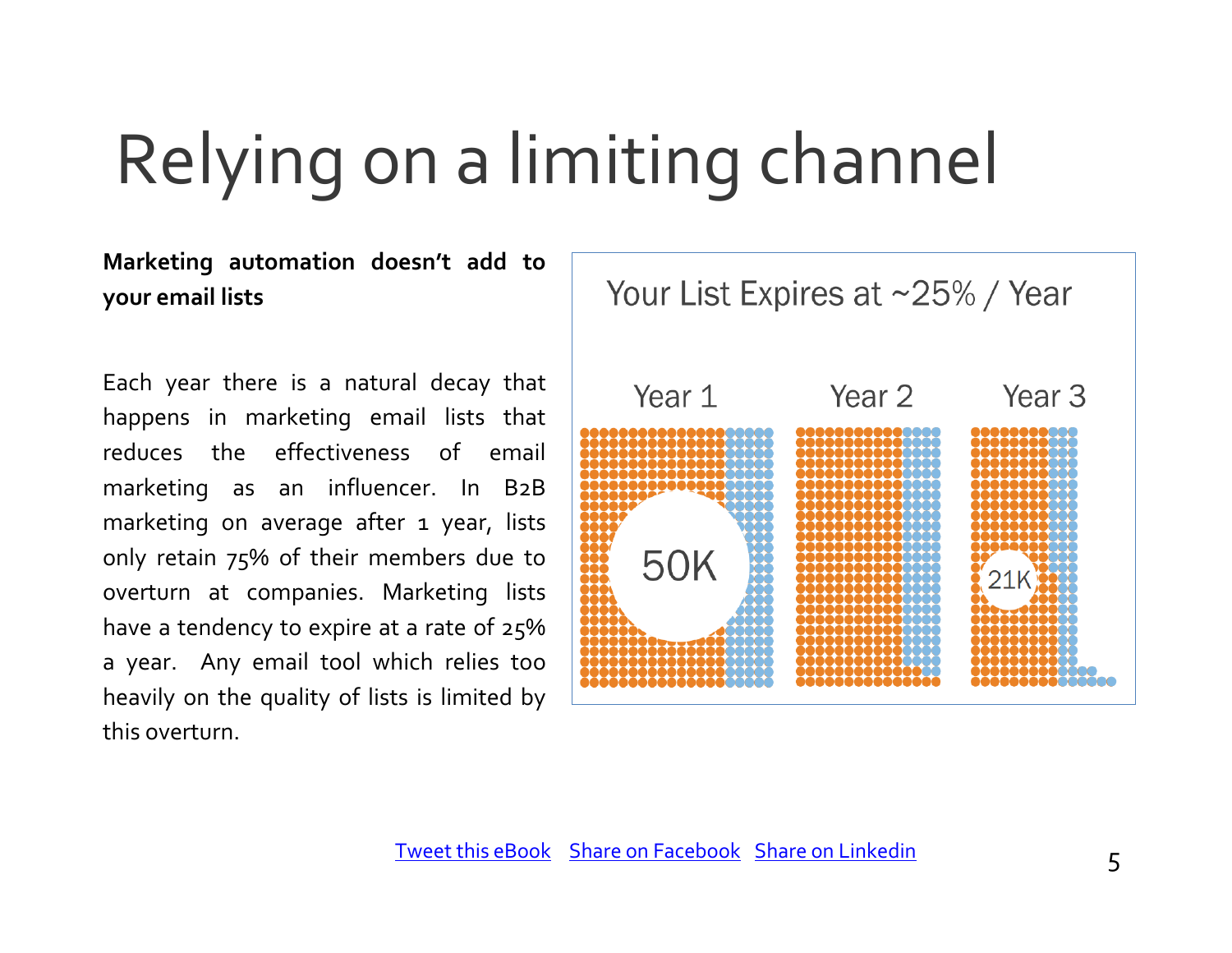#### **Marketing automation doesn't take priority inbox or other filters into account**

Email recipients have more tools than ever before to filter out unwanted communications. Autofilters and priority inboxes each sift out marketing emails and push them out of immediate eyesight. As a result, your deliverability statistics may not change, but your emails are indeed getting skipped.

#### **Marketing automation doesn't leverage other channels**

Marketing automation to this point has been limited to the email inbox. Yet leads and customers are more and more looking outside of the inbox to research their purchase decisions. In fact, research from iMedia shows that 93% of B2B buyers use search to begin the buying process and 37% post questions on social networking sites when looking for suggestions. As a result, most marketing automation has little influence when people are actively researching products and services. Peer reviews, social media, and search are all major players in prospects decision process.

93% of B2B buyers use search to begin the buying process and 37% post questions on social networking sites when looking for suggestions.

Source: [iMedia Connection](http://blogs.imediaconnection.com/blog/2010/10/26/how-to-use-social-media-to-generate-b2b-leads/?ref=Webbiquity)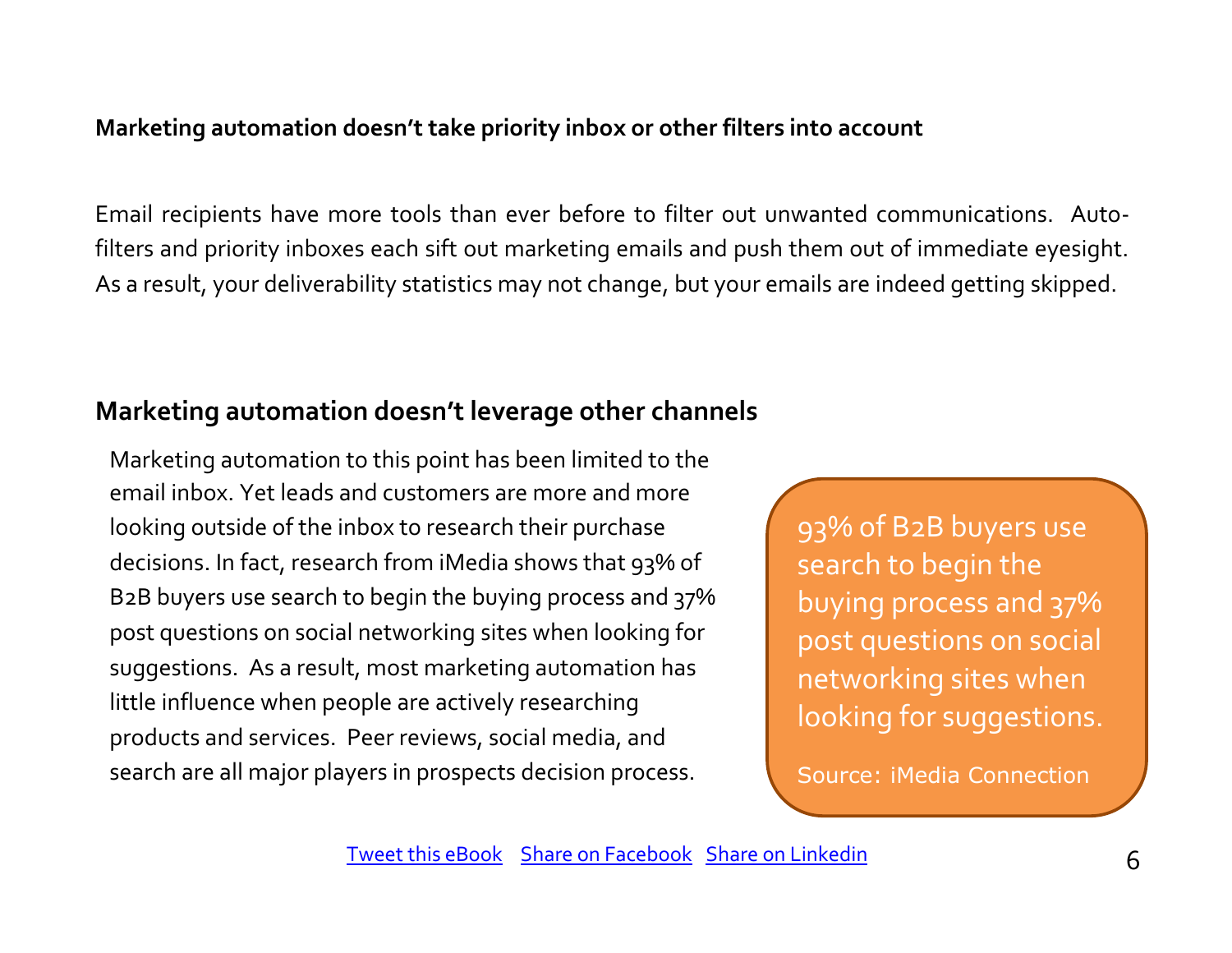# Failing the customer

The one thing that has redefined marketing strategy today more than anything else has been the shift of control to the customer. The proliferation of social media tools and online tools help leads decide on their own schedule and using their own combination resources. In fact, Gartner Research projects that "by 2020 customers will manage 85% of their relationship without talking to a human."

The primary need that leads and customers have in their research is for useful and timely information. Our role as marketers should be to help customers get all of the information they need and ease their decision process.

Gartner Research projects that "by 2020 customers will manage 85% of their relationships without talking to a human."

#### **Marketing automation doesn't meet customers' needs as they arise**

Over the course of a lead's interactions with your company, you learn a lot about their interests, challenges and timing. You should be gathering social, website, blog, purchase history and behavioral information on your leads and prospects - so make sure you put it to good use. Marketing automation programs should reflect that data. If you take the time up front to understand what your audience wants, then they'll be more receptive to you.

[Tweet this eBook](https://twitter.com/intent/tweet?text=Learn+why+marketing+automation+is+failing.+Download+@HubSpot) | [Share on Facebook](http://www.facebook.com/share.php?u=http://www.hubspot.com/marketing-automation-commandments/?source=BlogFB) | [Share on Linkedin](http://www.linkedin.com/shareArticle?mini=true&url=http://www.hubspot.com/marketing-automation-commandments/) | Tweet this eBook | Share on Linkedin | T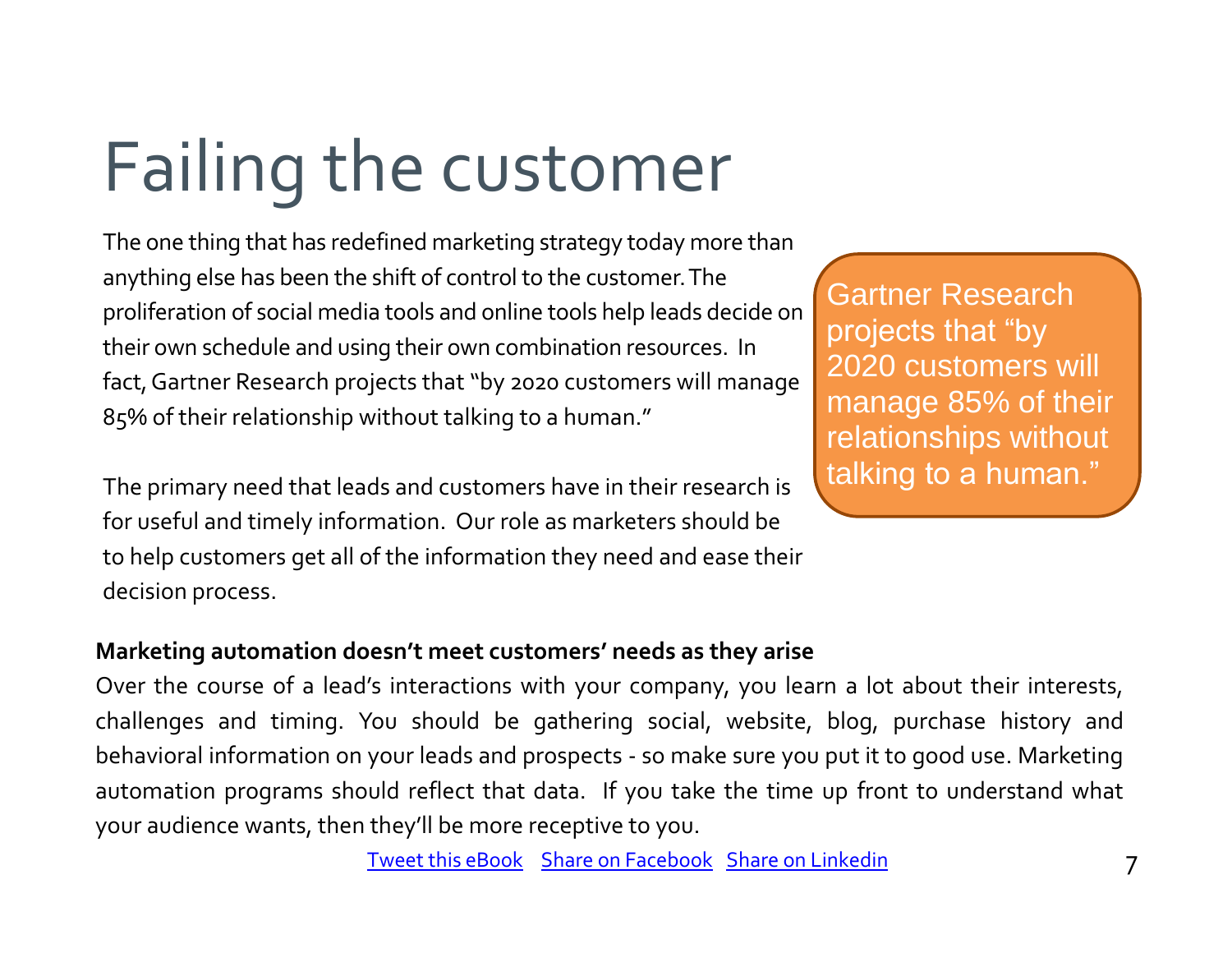#### **Marketing automation doesn't reflect the complete customer experience**

Typically marketing automation triggers communications based on some sort of a form submission. But what about all of the other interactions a lead has with your company on a regular basis? What about exchanges on Twitter or consistent readership of your blog? All of the interactions that make up a lead's experience with your company should inform your marketing communications.

#### **Marketing automation often ignores your best customers**

Too many marketers stop targeting communications after the lead has converted into a customer, missing opportunities to deepen the customer relationship and drive repeat purchases and upgrades. A comprehensive inbound marketing strategy should continue to personalize communications based on customer experiences.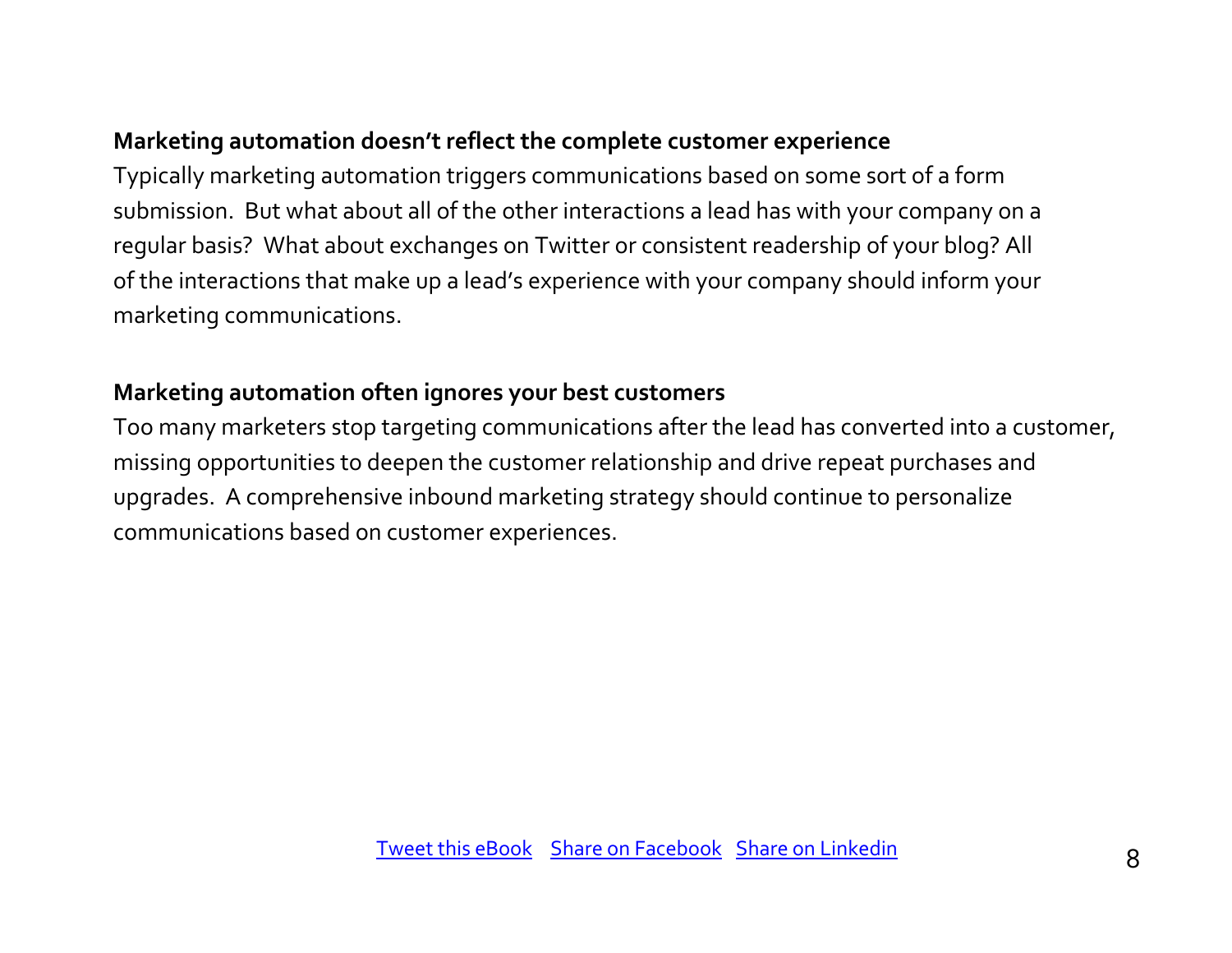# Losing focus on content

When run well, marketing automation should provide leads and customers with exactly what they need and nothing more. It should be interesting, relevant, and useful. One of the biggest errors with marketing automation tools has to do with the content strategy, not the tool itself. Without smart, tailored, useful content – marketing automation is just an intelligent spamming tool. Too many marketing automation programs today have neglected this central tenant.

#### **Marketing automation can result in multiple emails with**

#### **the same content**

In an automated email campaign, each email should offer value. Lead nurturing campaigns should not be an excuse for you to deliver the same content again and again. Make sure every email has distinct content, value and goals. It's fine to have your email campaign build and refer to past emails, but don't reuse.

#### **Marketing automation sends irrelevant content**

Make sure that the information provided in your marketing automation campaigns matches the expressed interests of the recipients. If they have converted into a lead because of a particular product or topic area, your content should reflect that. Don't rush your leads or move into another topic area before they've demonstrated interest in it.

**More Resources Free Content Creation Kit** <http://www.hubspot.com/content-creation-kit/>

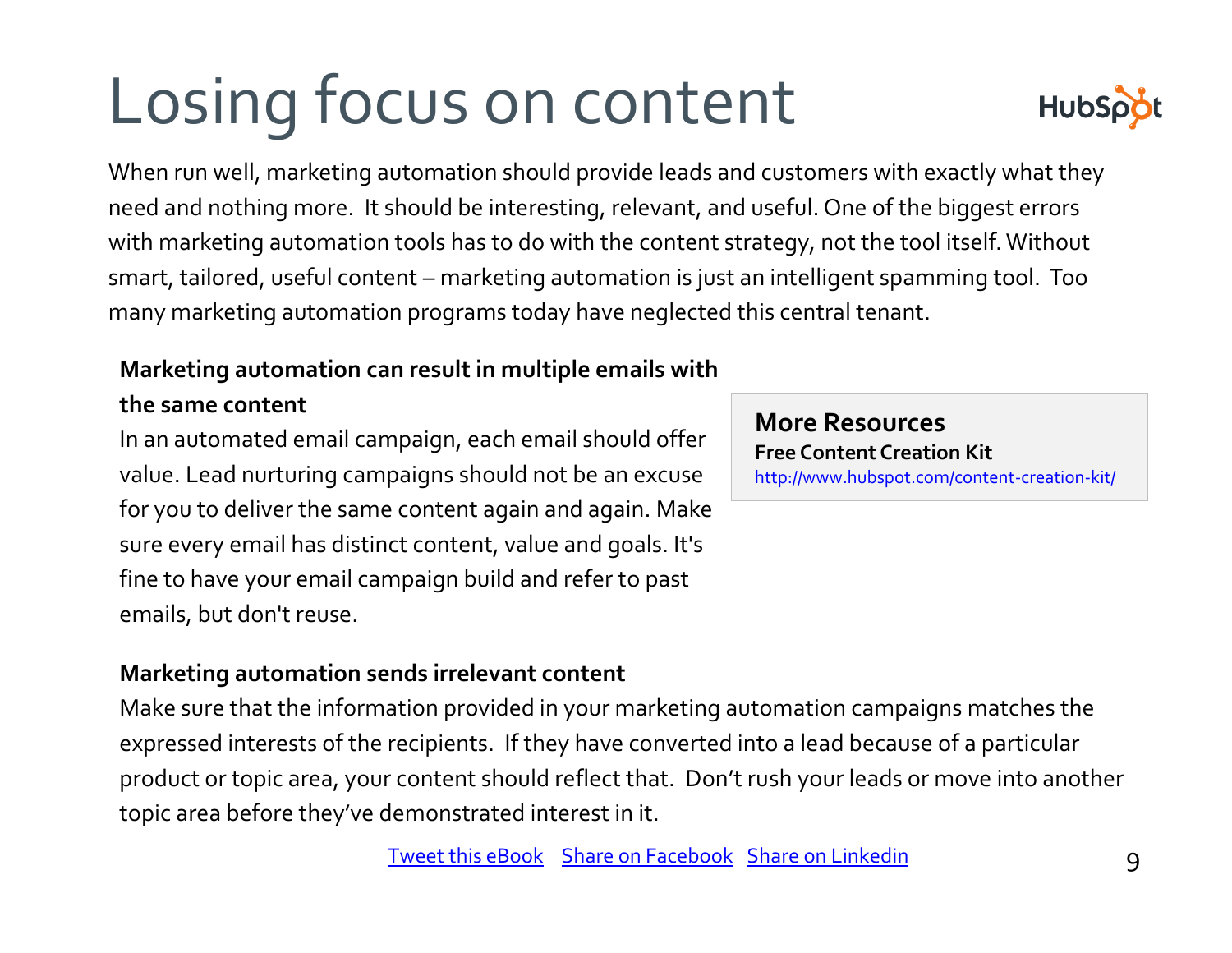# Part 2: 10 Commandments<br>
of Marketing Automation

As much promise as marketing automation has held, the practice of it has fallen short – not just for marketers, but also for the end-recipients. It is that latter shortfall that needs to drive our re-examination of marketing automation.

Calling for a set of commandments is admittedly a bit hyperbolic, but if adoption of marketing automation is going to continue to grow at a break-neck speed, we have to address some of the issues inherent to its use. We have to demand better standards from our technology and the marketers who use it.

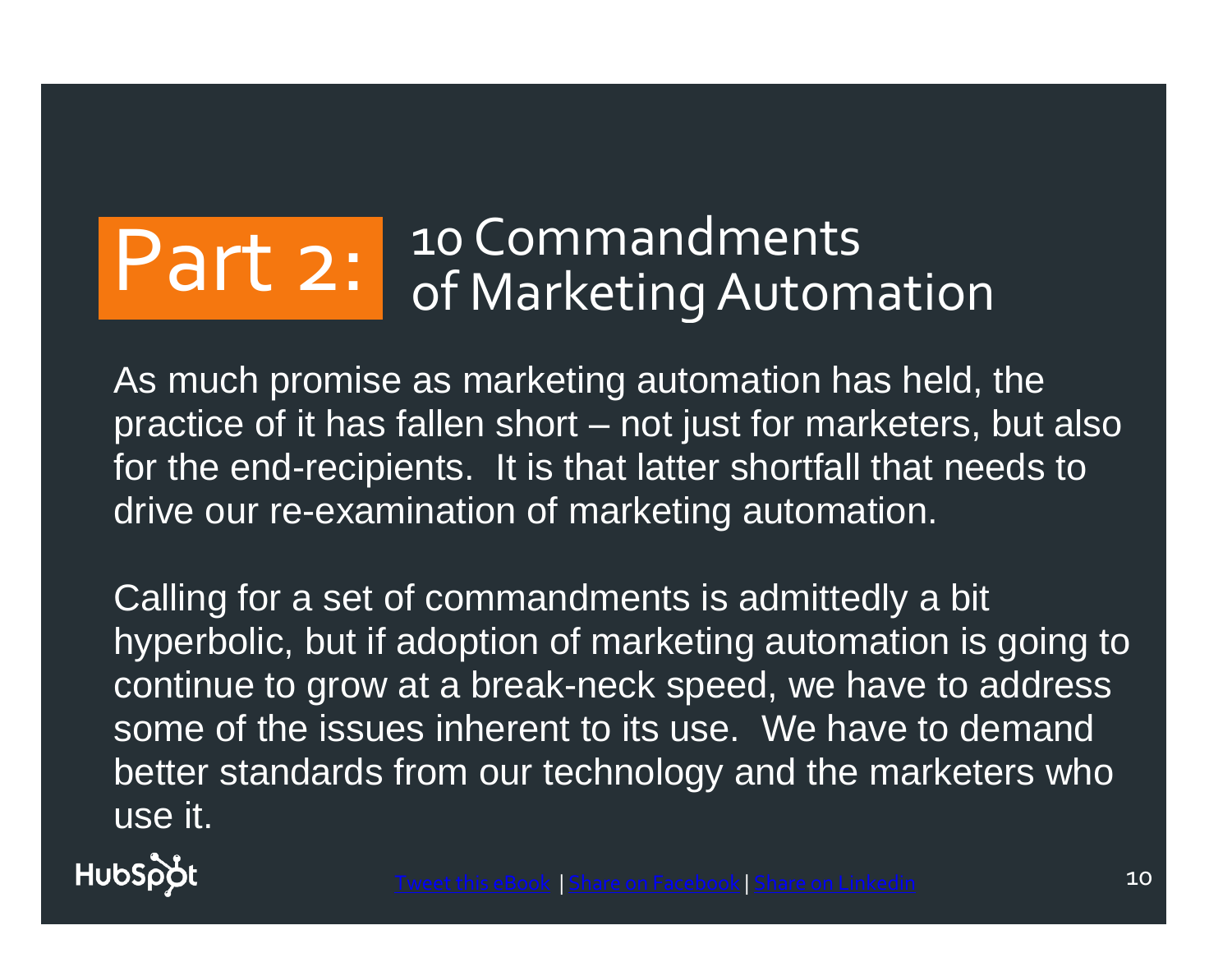### 10 Commandments of Marketing Automation

6

7

8

9

**Above all else, serve the customer.**

1

2

3

4

5

**Thou shalt not cause undo sales pressure.**

**Remember the internal sale.**

**Inbound marketing will show you the way.**

**Thou shalt not ignore customers after they have converted.**

**Marketing automation should be content-driven**

**Thou shalt not worship email over other channels.**

**Respond to interest, not just action.**

**Make thy marketing accessible to all.**

10 **Do not smite mobile and other platforms.**

HubSpot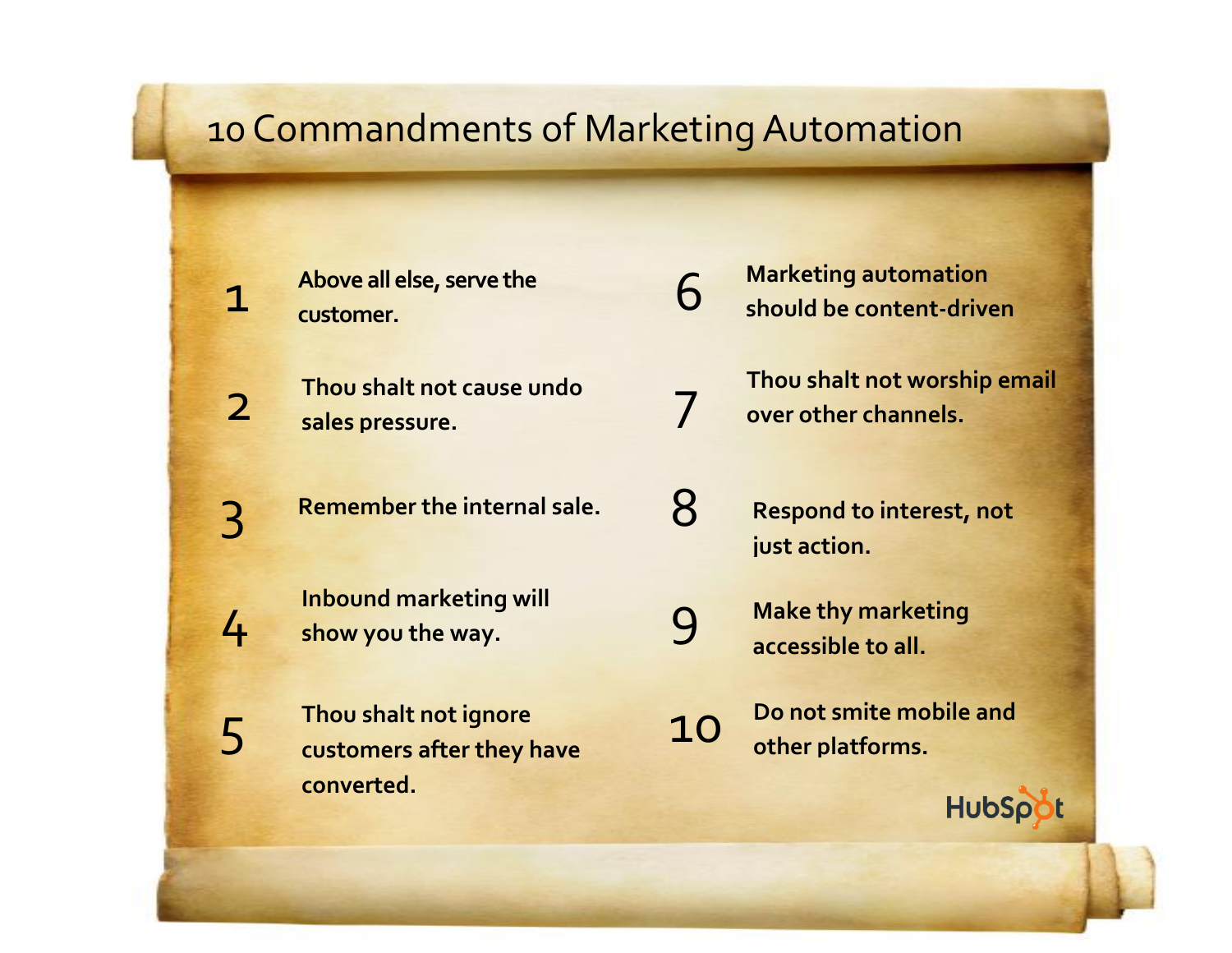## 10 Commandments of Marketing Automation

Many marketing automation systems today have neglected the key principal of good marketing in favor of volume. We think it's a sin. The following is a breakdown of our proposal for Ten New Commandments of Marketing Automation.

## #1 Above all else:

Marketing automation should be customer-serving

#### **1. Marketing automation should be customer-serving**

One of the central concepts behind inbound marketing strategy is that helpful, valuable content will always win out over sales pitches. Pay attention to which types of content resonate the most with your leads, and, if possible, after the lead has converted on a form, try to prevent them from having to fill out any more forms for content.

#### **2. Marketing automation should be pressure free**

Gleanster reports that 50% of qualified leads are not ready to purchase immediately. If you push them through a series of hard-sell emails, you'll likely lose them. Instead, think of yourself as a consultant. Send them resources and useful tips to help them decide.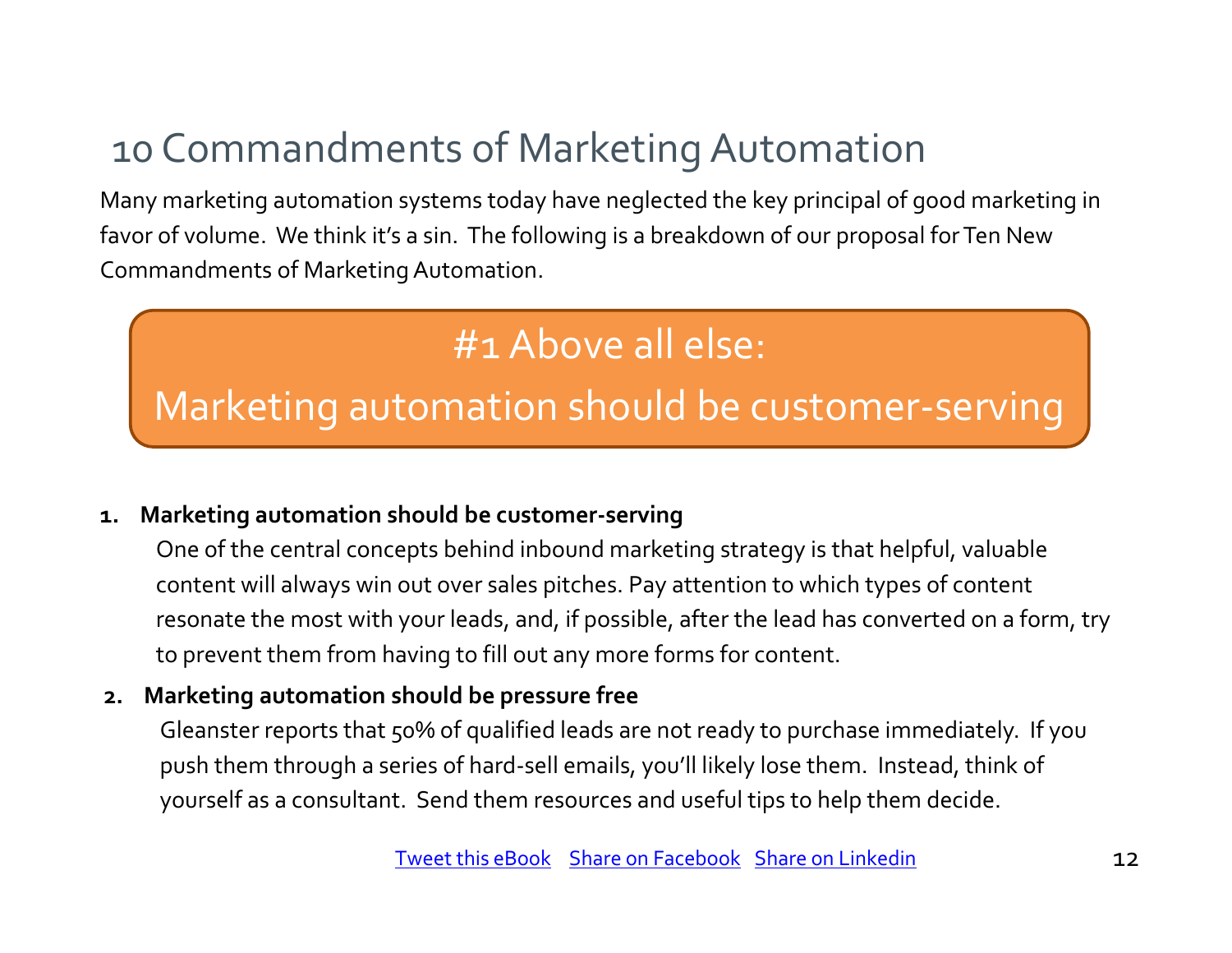#### **3. Marketing automation should support the internal sale**



For B2B companies, your job is not only to work with your individual lead, but also to provide them with information to help them get internal approval to purchase your product or service. Send them useful tools to help explain the benefit of purchasing your product or service to others.

## #4 Marketing automation should be part of an integrated inbound marketing strategy

**4. Marketing automation should be part of an integrated inbound marketing strategy** A comprehensive inbound marketing strategy should closely reflect the customer lifecycle. It should enable prospects to control how and when they navigate the buying process and reframe marketing as a source of information and support rather than a pushy sales pitch. Marketing automation is just one tool in this process and shouldn't replace the full strategy.

#### **Attract leads**

Instead of attacking prospects with a series of ads and direct mail, attract them by creating useful and interesting content that is relevant to their interests. Then optimize that content for search, making it easier for prospects in need to find you.

Tools/Tactics

#### Blogs

Content (eBooks, etc) Effective landing pages Search Engine Optimization Social media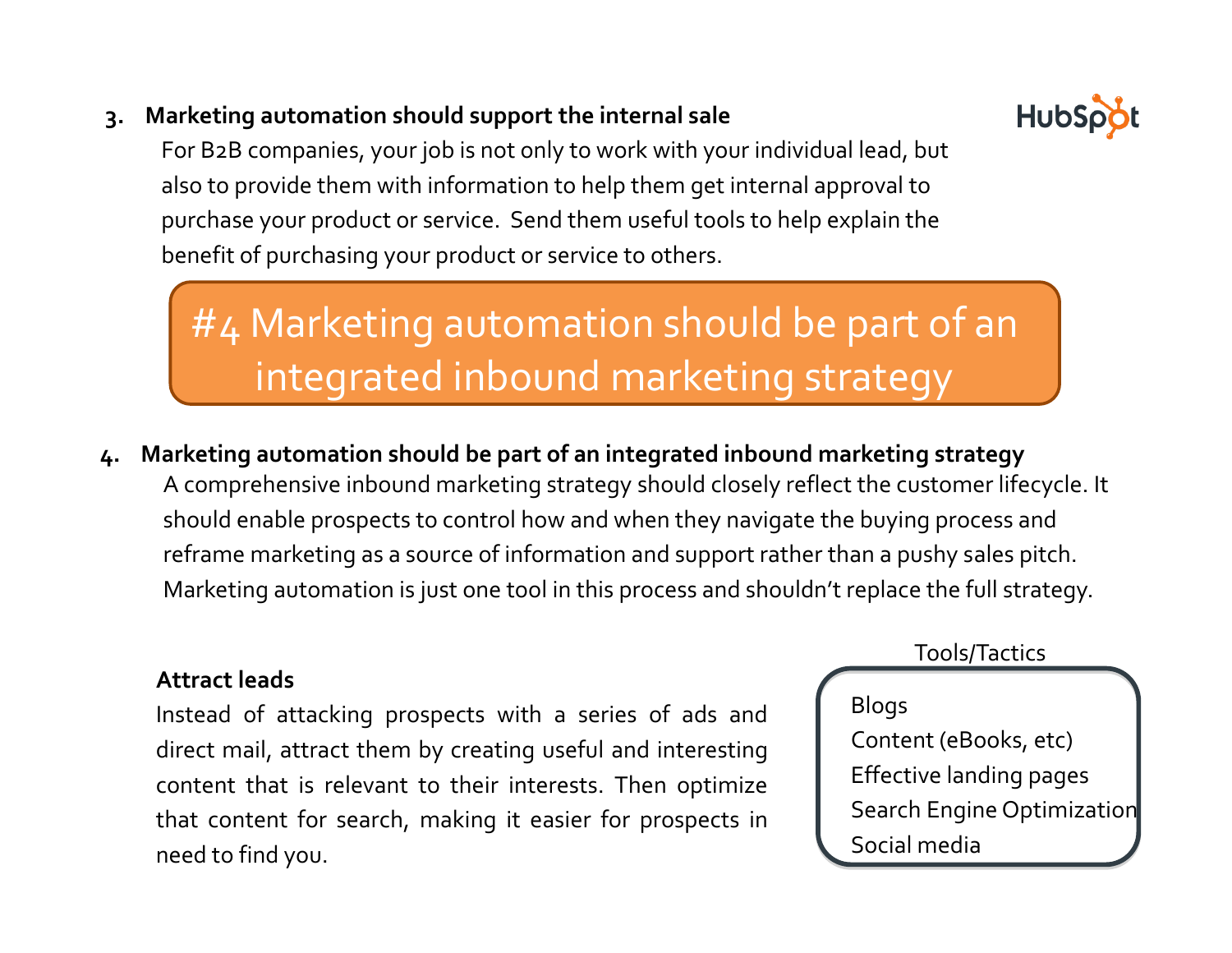#### **Nurture leads**

Once leads have expressed interest, leverage what you know about their interests and needs to send them tailored communications and help them decide about your service or product. Again, these communications should serve the lead, not interrupt them.

Email Marketing Automation Marketing Analytics Product Content Customer Testimonials

#### **5. Marketing automation should support customers and drive repeat purchases, beyond the first point of sale.**

Marketers' jobs are not done after the point of purchase. Continue to trigger tailored communications after the point of sale to help the customer get the most out of their purchase, encourage brand advocates, and offer help to those struggling with your product.

#### **6. Marketing automation should be content-driven**

No matter how strong an individual piece of technology is, the success or failure of a lead nurturing campaign will still rest on the quality of the content you are delivering. Content, therefore, must be the backbone of any marketing automation strategy. Are you providing value? Are you pushing things further? These questions are inherent to good marketing. [Tweet this eBook](https://twitter.com/intent/tweet?text=Learn+why+marketing+automation+is+failing.+Download+@HubSpot) [Share on Facebook](http://www.facebook.com/share.php?u=http://www.hubspot.com/marketing-automation-commandments/?source=BlogFB) [Share on Linkedin](http://www.linkedin.com/shareArticle?mini=true&url=http://www.hubspot.com/marketing-automation-commandments/) 14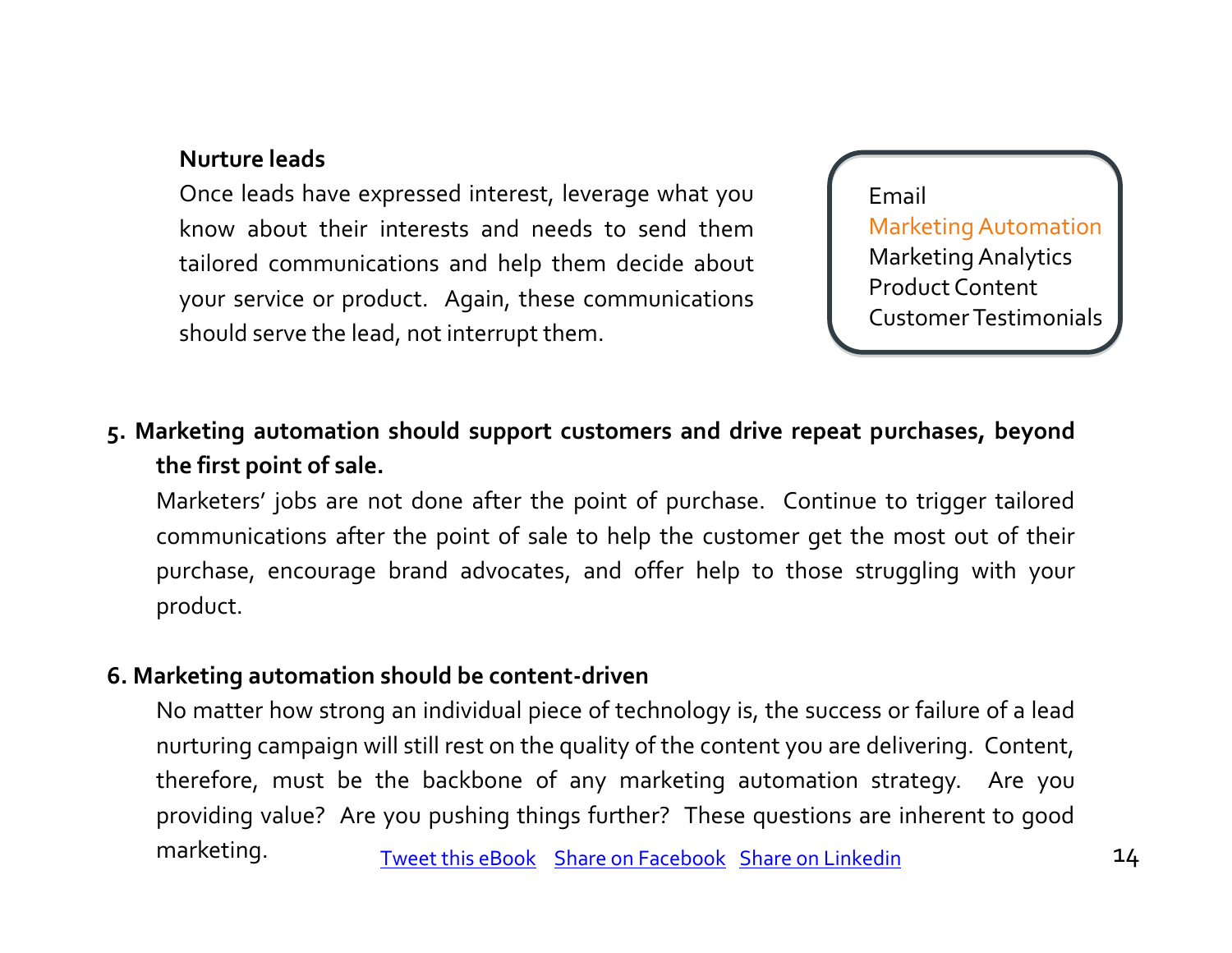

## #7 Marketing automation should be multichannel

#### **7. Marketing automation should be multichannel**

Buyers control how and when they interact with your company, and more and more they are navigating their decision process outside of the confines of your website and your exclusive set of marketing campaigns. To truly be relevant, lead nurturing and email campaigns need to take into account buyers' experiences across multiple channels and platforms. For example, if an individual has downloaded a whitepaper, that's one thing, but what about if they tweet about it too? That indicates an additional level of interest.

#### **8. Marketing automation should reflect Interest not just action**

Additionally, you should be triggering communications based on all the types of content a lead has viewed and not just the forms he or she has submitted. For example, we want to know that a person has signed up for a free trial, but what if they signed up for a free trial and primarily looked at one content type on your site? That information can help you provide an even more personalized experience to your leads, and should also be available to your sales team so that they know in advance what your lead was looking for. You should consider all of the avenues that someone could use to find your content. 15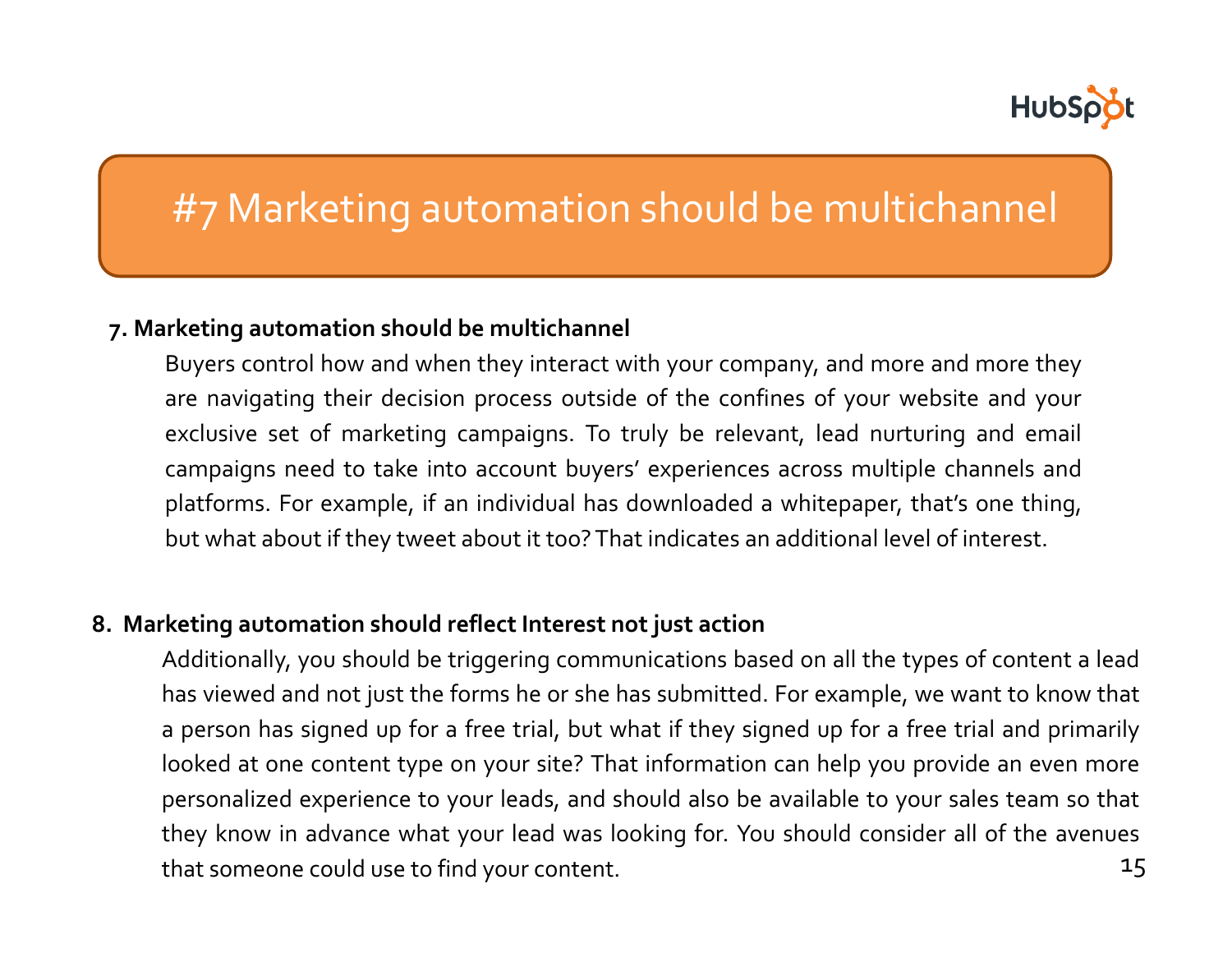

#### **9. Marketing automation should be accessible**

Make sure that anyone receiving your communications can view it no matter what browser or application they are using. In order to gain significant traffic, your emails and site need to be compatible with multiple browsers and devices.

#### **10. Marketing automation should be cross-platform**

Most marketing automated emails have yet to embrace the fact that there is a large percentage of their population checking email on their phones. Did you know that 86% of C-level executives have a Smartphone and it is their primary communication tool? Many of these automated emails, when viewed by mobile devices, are either cut off by the browser, too small to read, or block important contextual images. When you fail to optimize for mobile, you are missing out on a huge opportunity to communicate with a vast number of potential customers.

**More Resources Free Mobile Marketing Kit** <http://www.hubspot.com/mobile-marketing-kit/>

[Tweet this eBook](https://twitter.com/intent/tweet?text=Learn+why+marketing+automation+is+failing.+Download+@HubSpot) [Share on Facebook](http://www.facebook.com/share.php?u=http://www.hubspot.com/marketing-automation-commandments/?source=BlogFB) [Share on Linkedin](http://www.linkedin.com/shareArticle?mini=true&url=http://www.hubspot.com/marketing-automation-commandments/)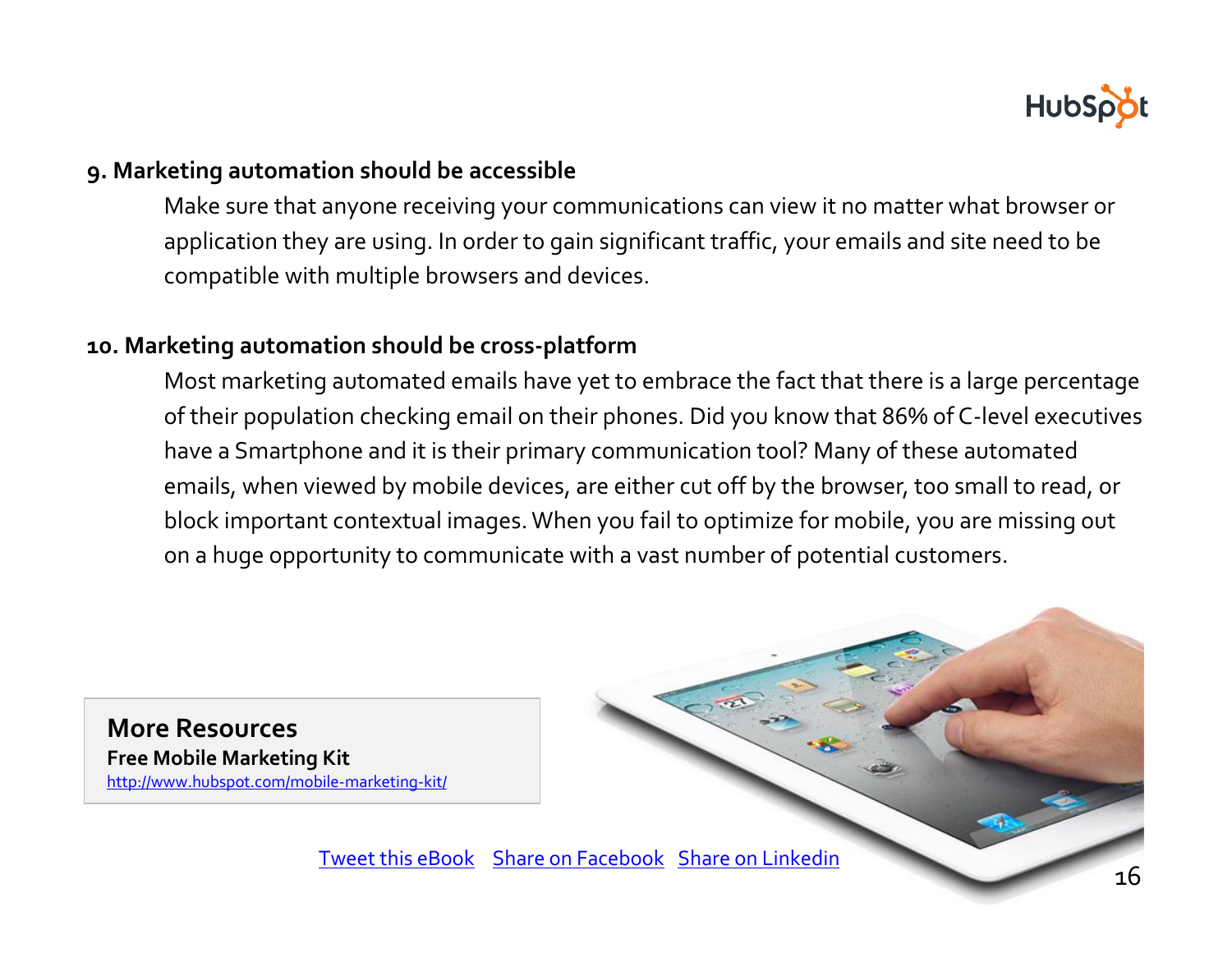

# Marketing that doesn't feel like a sin

Too often the pressure of converting leads and driving sales encourages marketing departments to take short-cuts or harass their leads into a conversion. Too often tools like marketing automation lead us to communicate using the very same methods that drive us crazy in our lives as customers. It's time to change that.There are two principles that should guide your marketing automation program. Marketing automation should (1) reflect the changing and evolving customer, and (2) enable you to run they type of marketing programs that won't make you feel slimy. Marketing automation should enhance personal attention, not replace it.





**ABOUT THE AUTHORS** *Alison Savery and Meghan Keaney Anderson are marketing managers at [HubSpot,](http://www.hubspot.com/) a fast-growing software company based in Cambridge, MA.* 

*You can connect with Alison at: <http://twitter.com/alisonsavery> You can connect with Meghan at: <http://twitter.com/meghkeaney>*